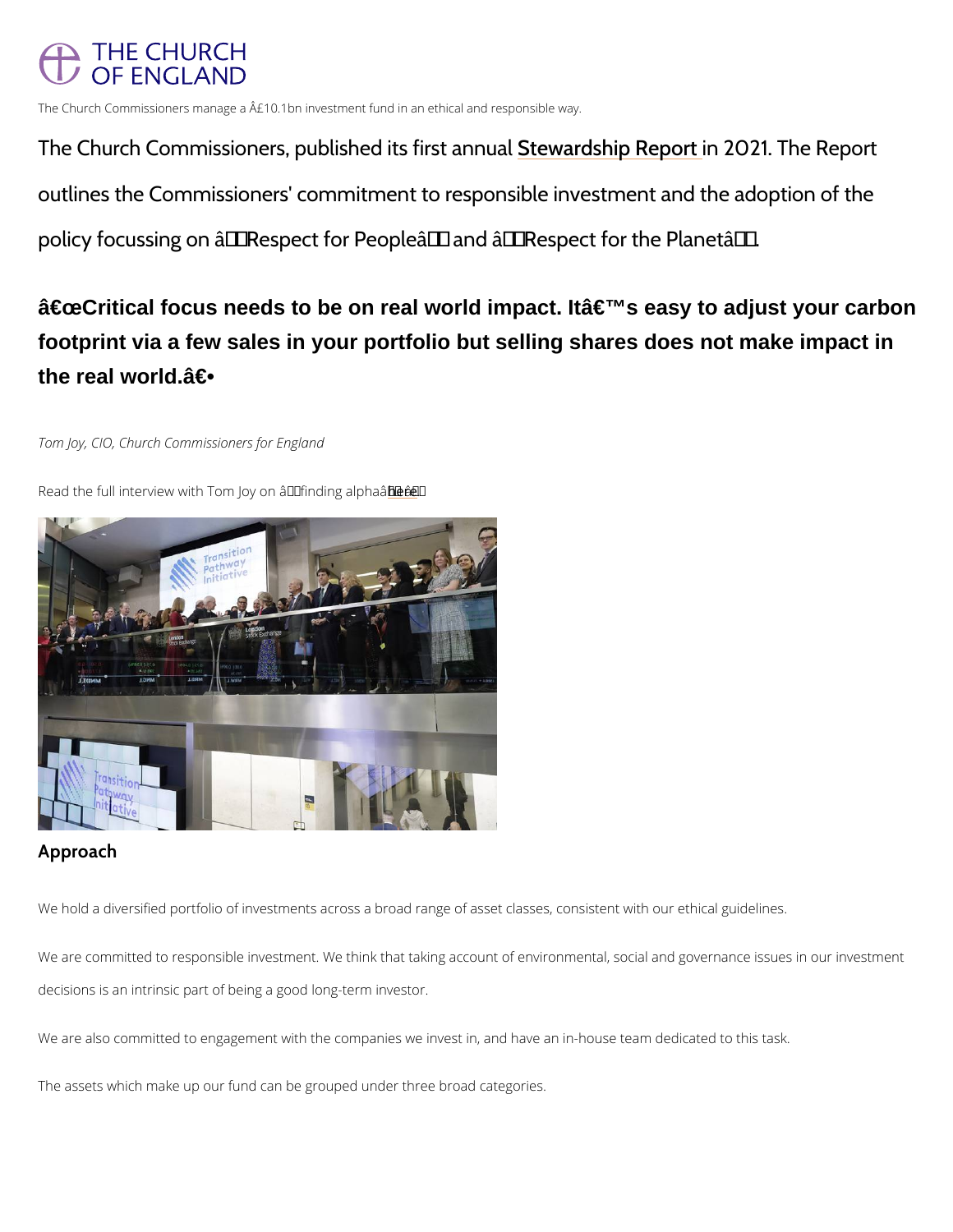#### **Equities**

We hold investments in a variety of equities, both publicly listed and private.

Our public equity portfolio consists of companies listed on stock exchanges. Within our publi defensive equity portfolio expected to generate good relative performance in weak markets a

Our private equity portfolio invests in unlisted companies, and has performed very well in th **Property** 

We hold an extensive and diverse investment property portfolio, made up of historic assets a

We are active managers of our estate, holding property across a variety of sectors and locat Our holdings include rural and strategic land, residential, commercial and indirect property.

Two of the largest holdings in o<del>ul</del>ly opter Park Extraction, and our 10% Metaok cenninter Geateshead. Â

#### **Alternatives**

As part of our commitment to holding a diversified portfolio we have developed an alternative strategies, timberland and infrastructure, which has grown considerably over the past ten ye

Our investment objective is to achieve a total return of CPIH+4% per annum measured over t the Church of England today and for future generations.

We have managed to match or exceed this objective over 1, 5, 10 and 30 years, and our inve industry awards. Over the last 30 years, the fund has achieved an average return of 9.9% ev

Meeting or exceeding our performance objective over the long-term allows us to meet our per support for the Church.

More detailed information on our performance **aamubed foundatin** our latest

## Performance

# Financial Performance Objectives

Manage the fund to ensure sustainable distributions for our beneficiaries

Charitable distributions were  $ÅE147.3m$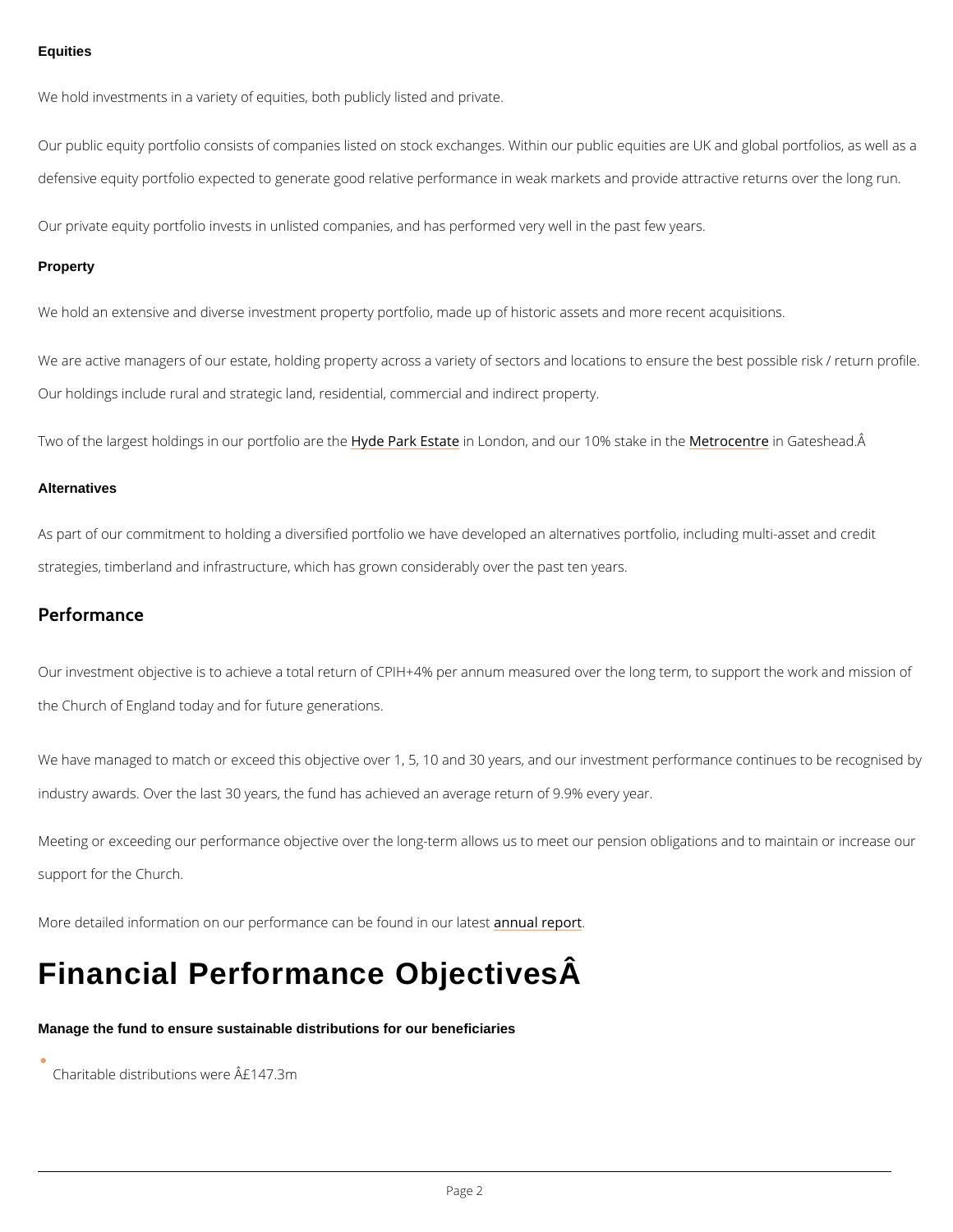Achieve a total return of CPIH+4% per annum measured over the long term

The overall return for the Commissioners $\hat{\mathbf{a}} \in \mathbb{M}$  portfolio was 13.3%

Manage risks appropriately

 $\bullet$ 

 $\bullet$ 

Asset allocation as of 31 December 2021:

1.Public Equities 34.6%

2.Defensive Equities 8.1%

3.Absolute Return 8.7%

4.Private Equity 6.6%

5.Venture Capital 5.6%

6.Timberland 5.3%

7.Infrastructure 1.3%

8.Credit Strategies 4.2%

9.Commercial 2.7%

10.Residential 5.0%

11.Rural 5.8%

12.Strategic Land 2.9%

13.Indirect Property 1.1%

14.Cash And Cash-Like Assets\*8.1%

\*Includes 0.2% in portfolio hedges

#### [Close up of stocks and prices on screen](/about/leadership-and-governance/church-commissioners-england/how-we-invest/engagement-screening-and)

Image not found or type unknown

#### Engagement, screening and voting

#### [A group of people looking at a sunrise.](/about/leadership-and-governance/church-commissioners-england/how-we-invest/responsible-investment-1)

Image not found or type unknown

Responsible Investment